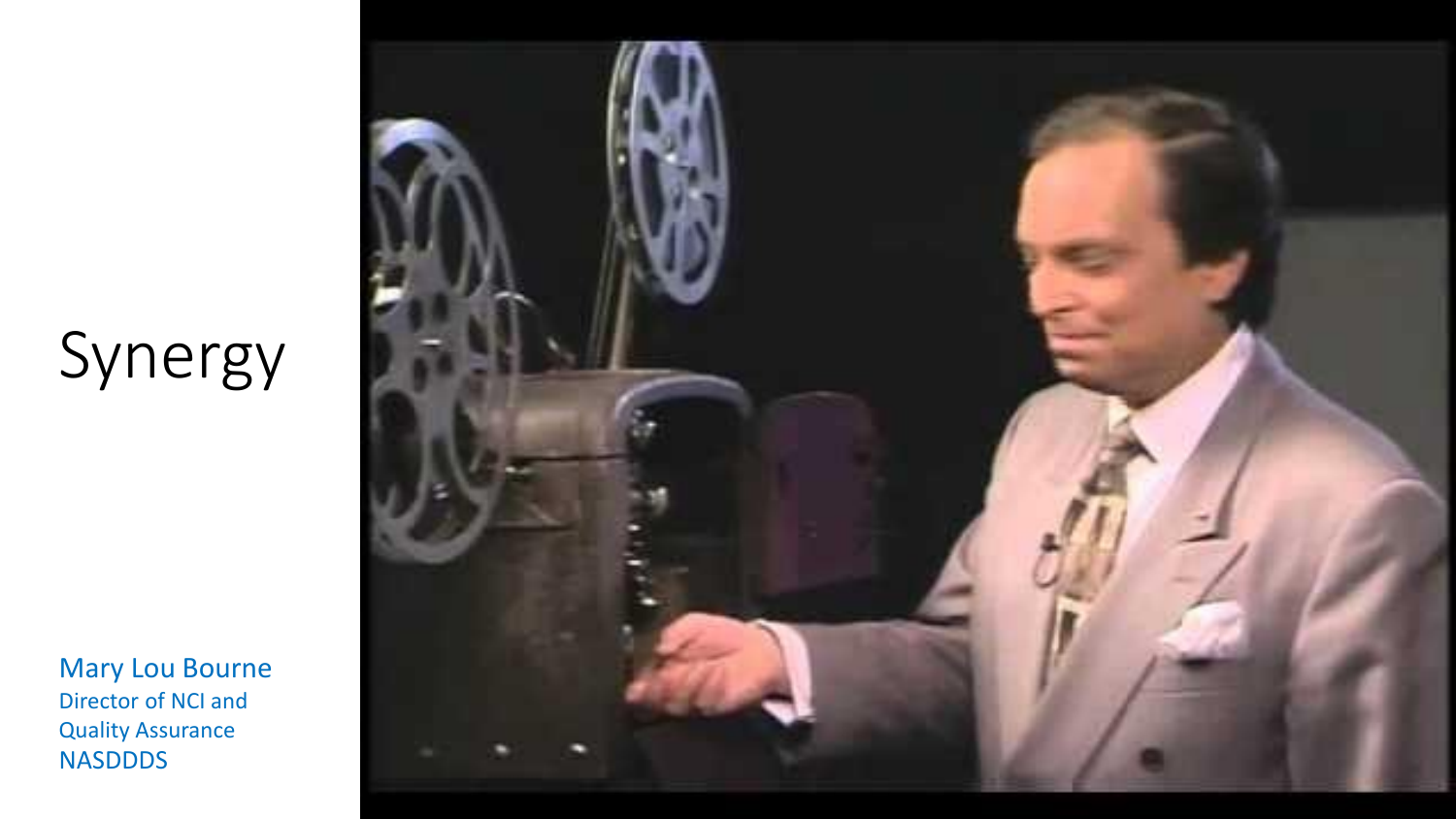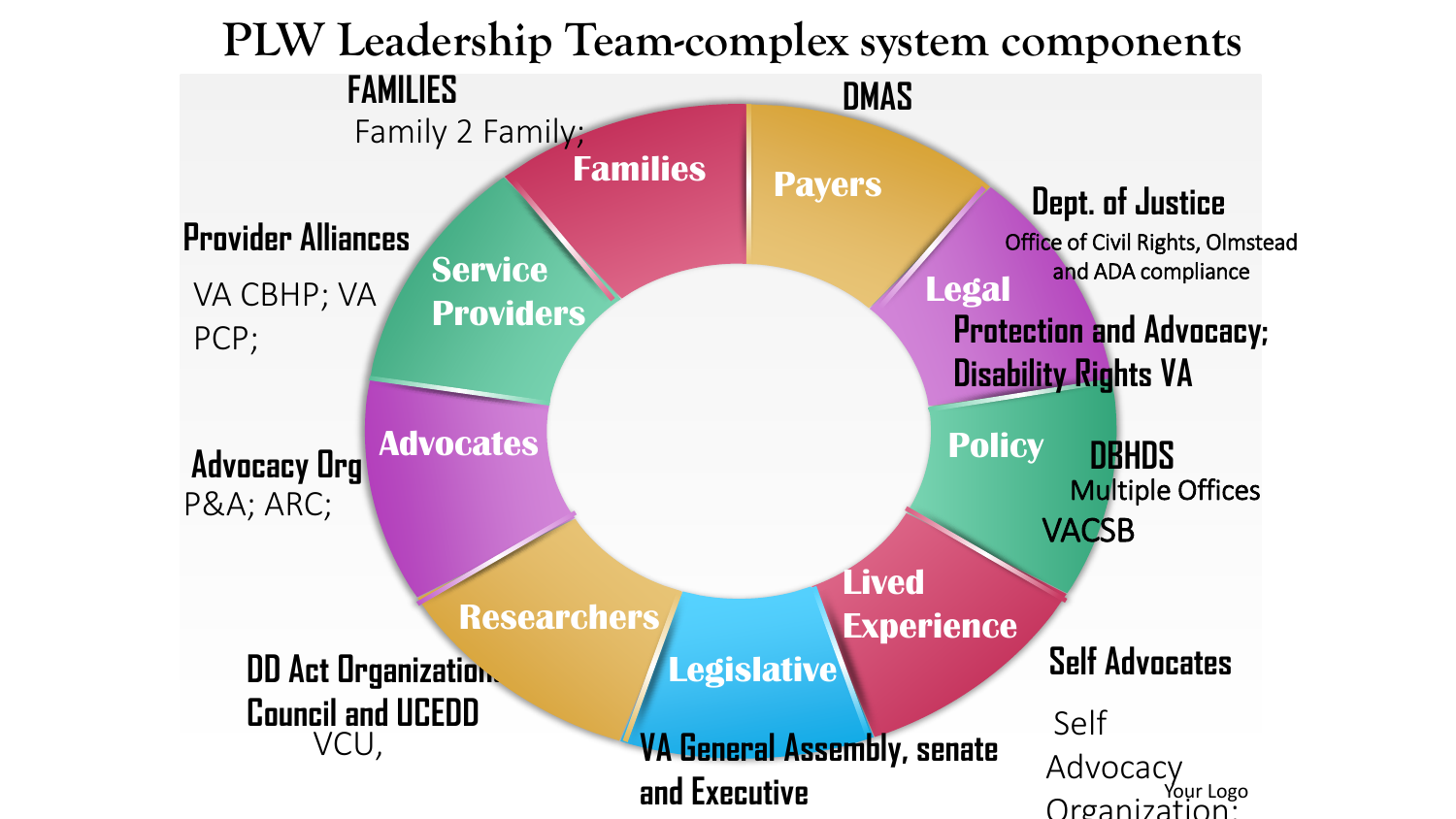#### Many Smaller Pieces within One Large Part

- Acute Care Services & PASRR
- Administrative Services
- Budget-and-Financial-Reporting
- Child and Family Services
- Communications
- Cost Accounting and Reimbursement
- Health Equity
- Developmental Services
- Fiscal and Grants
- Human Resource Development and Management
- Human Rights
- Internal Audit
- Legislative Affairs
- Licensing
- Quality Management and Development
- Planning and Development
- Procurement

#### DBHDS – multiple offices

#### **Vision Statement: A life of possibilities for all Virginians**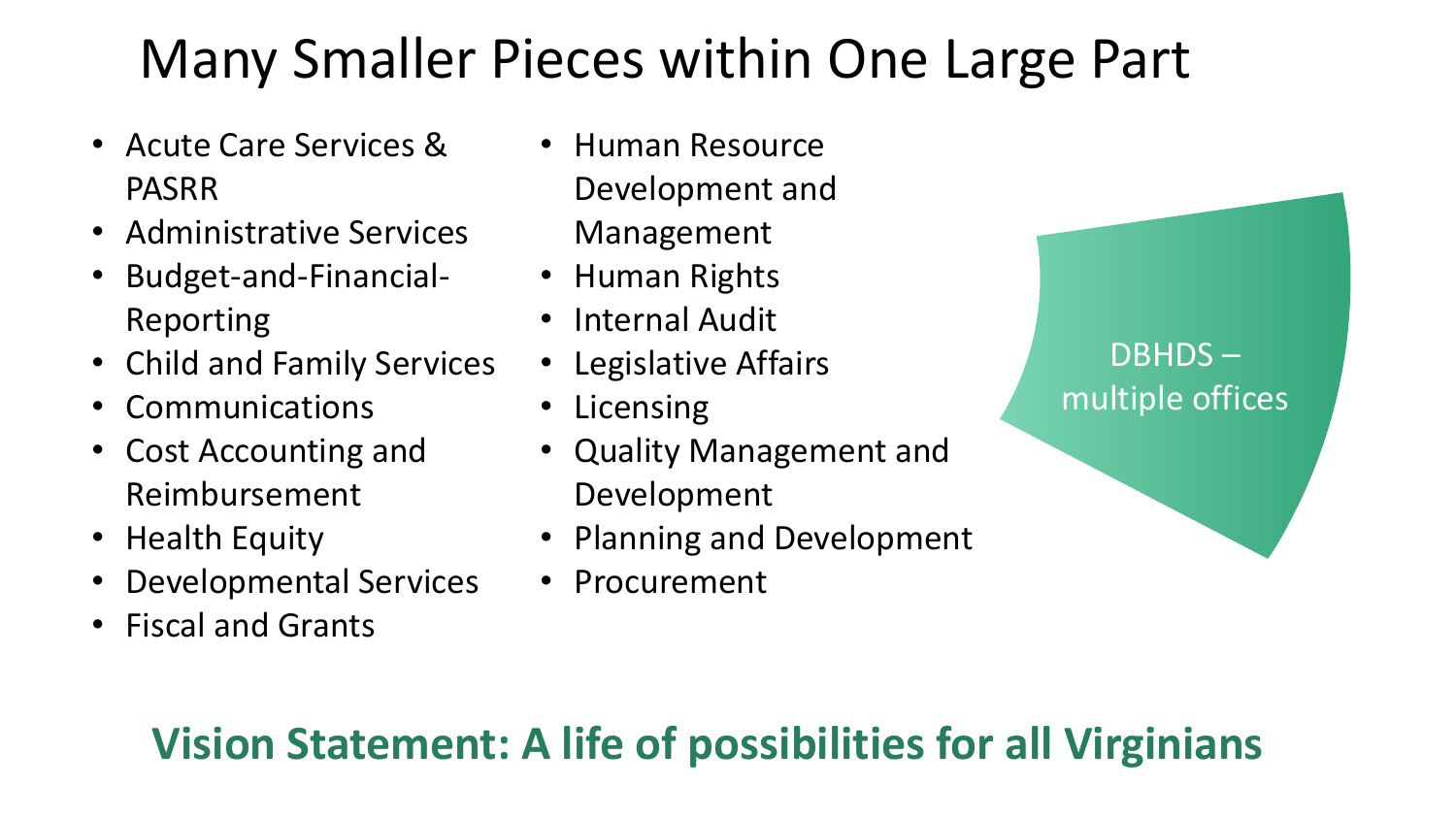### Some Parts have Multiple Roles-

- Advocacy
- Policy
- Legal

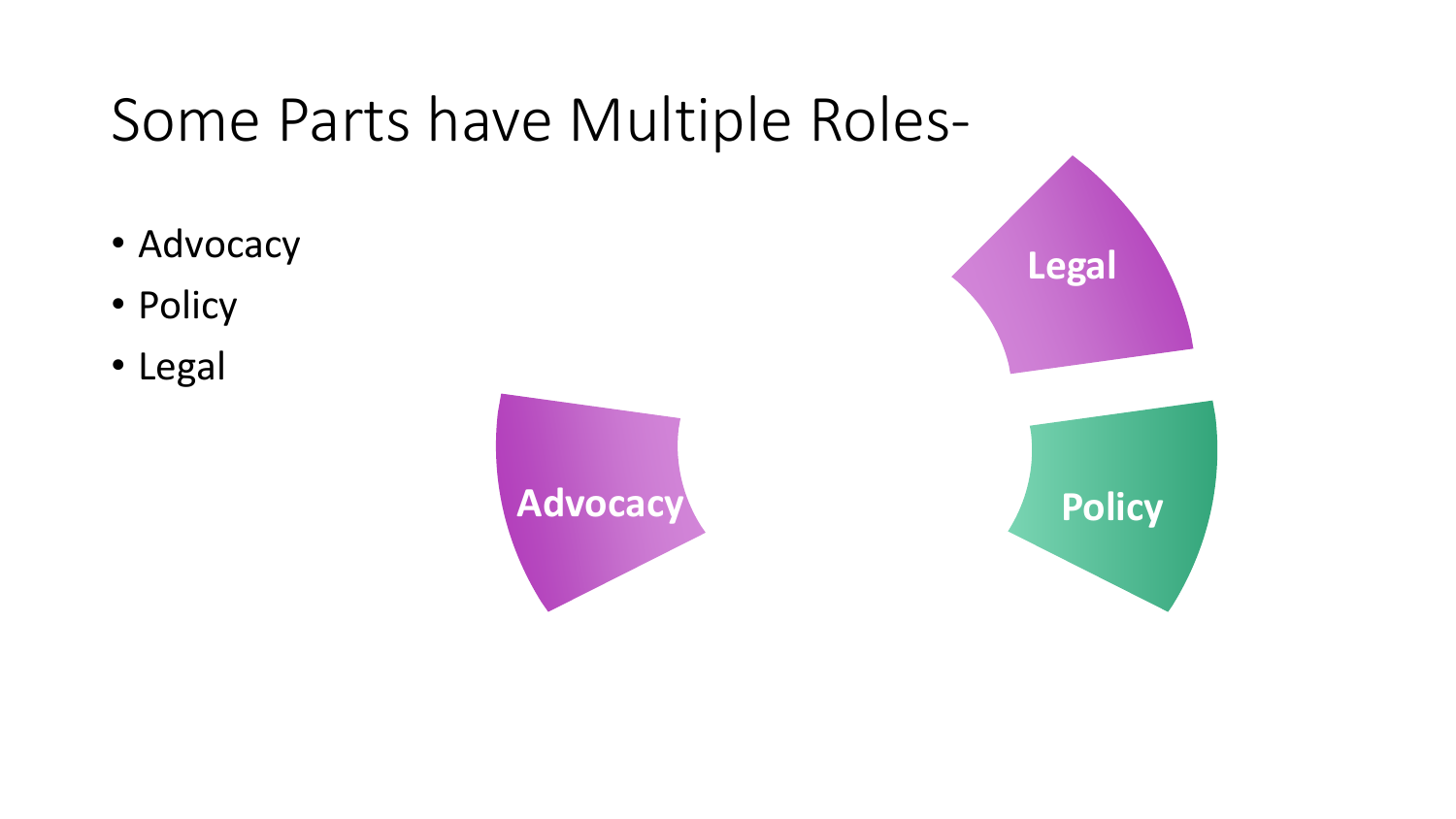#### Complex System

UnitS Verser, Petational rusp for investors Thereforenk Capital, 10 rating Network, Texposis Capital



- **People receiving support**
- **Advocates including Self advocates**
- **Families**
- **Service providers**
- **Conflict free Service coordinators**
- **Licensing and review agencies**
- **Medicaid**
- **DBHDS (Central and Regional)**
- **QIO Quality monitors**
- **Health Care Units**
- **DD Councils**
- **Protection and Advocacy**
- **University Centers for**

**Excellence**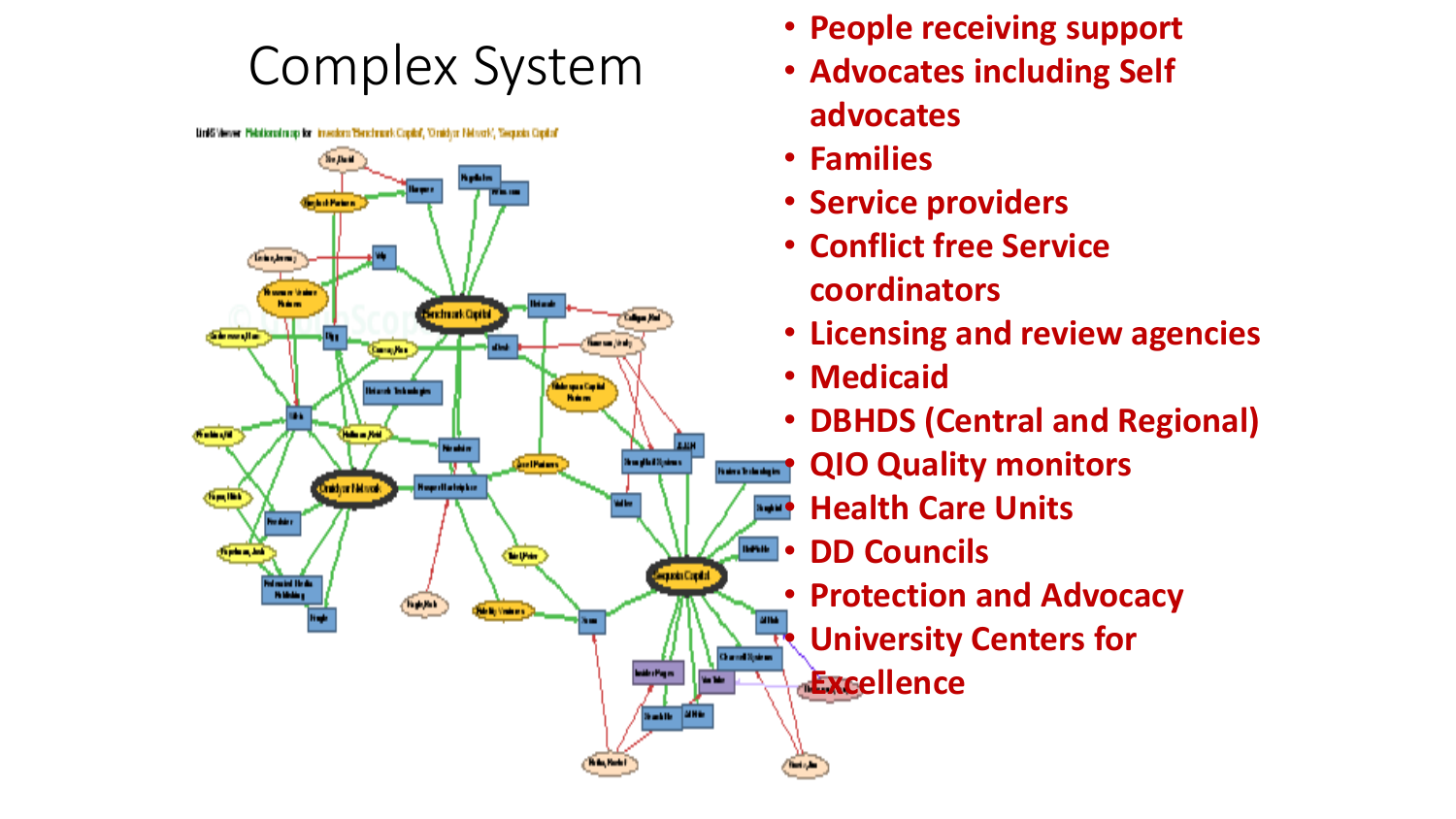## Navigating Complex Systems

- Complexity creates an increased need for:
	- Clear and frequent communication
	- Appreciation for the importance of each contributor
	- Collaboration creating something altogether new
	- Accountability, and defined points of progress
- Complexity often results in:
	- Lack of communication between key parts
	- Turfism, or defending the perspective of single organization
	- Tolerance, polite agreement
	- Lack of accountability, defensiveness when asked for metrics.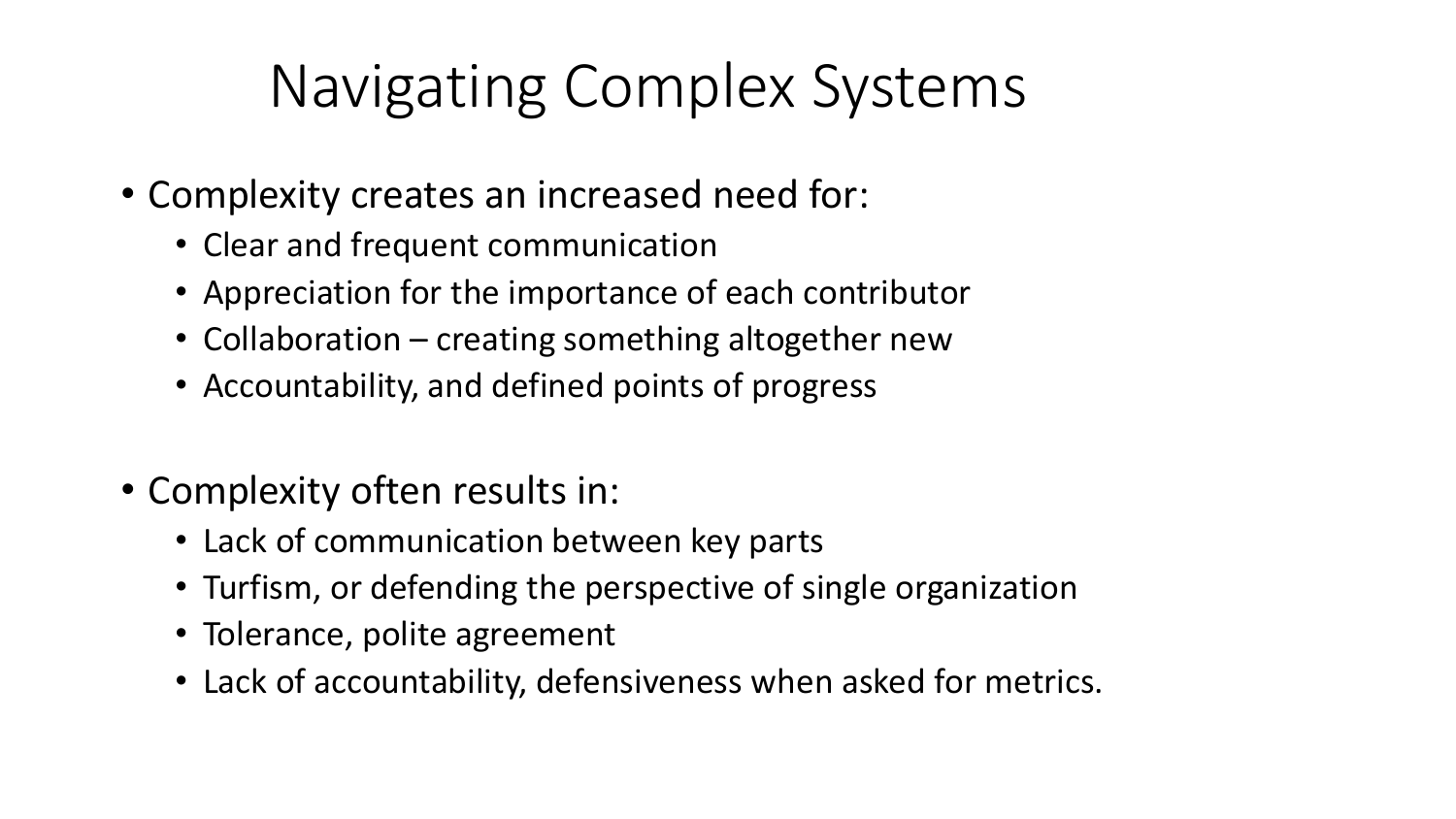### Solving the Complexity Dilemma:

### **Unrelenting focus on the vision of the system**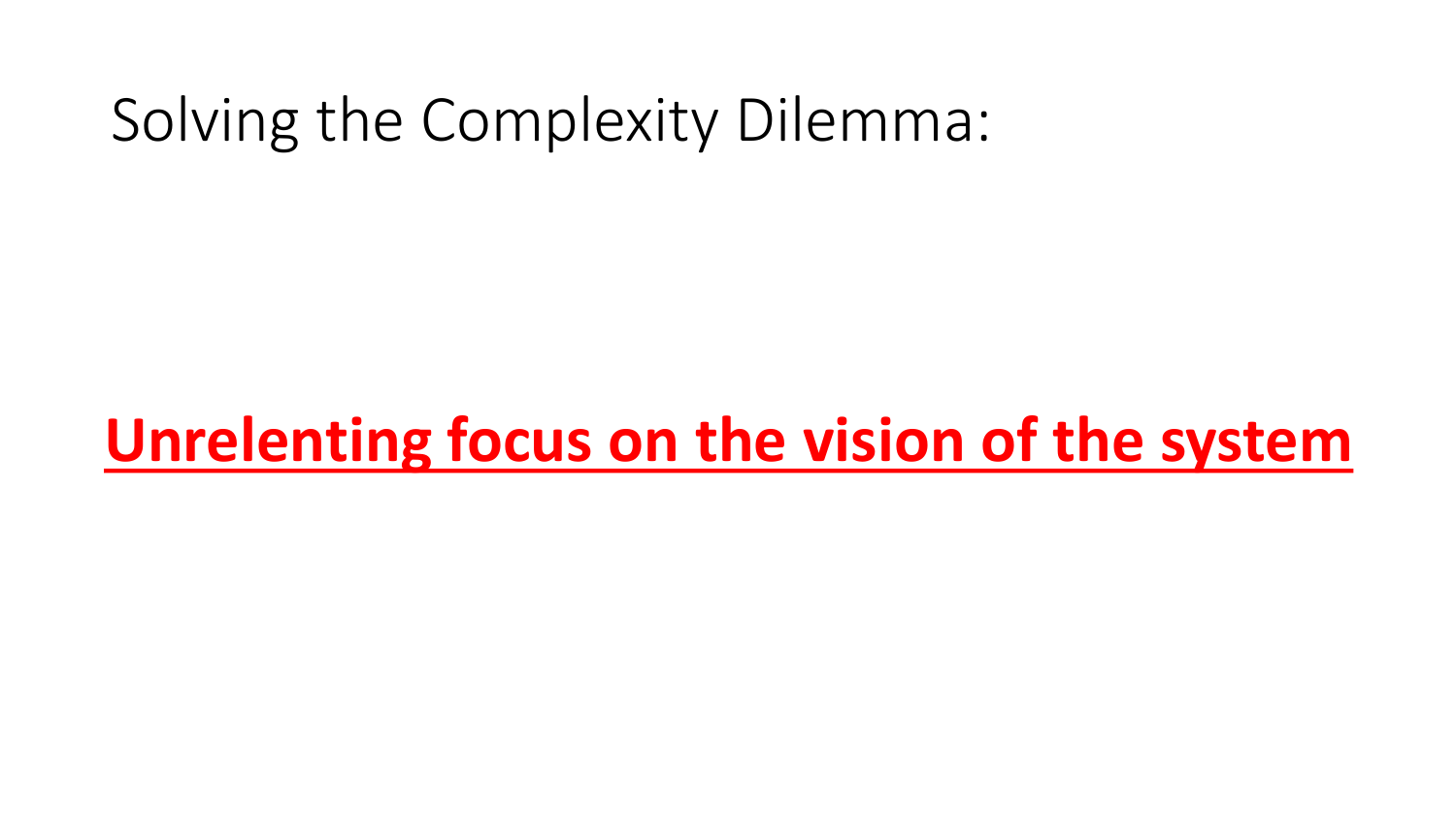# Shared Project

Focus on the purpose: Identifying an improvement for your regional council